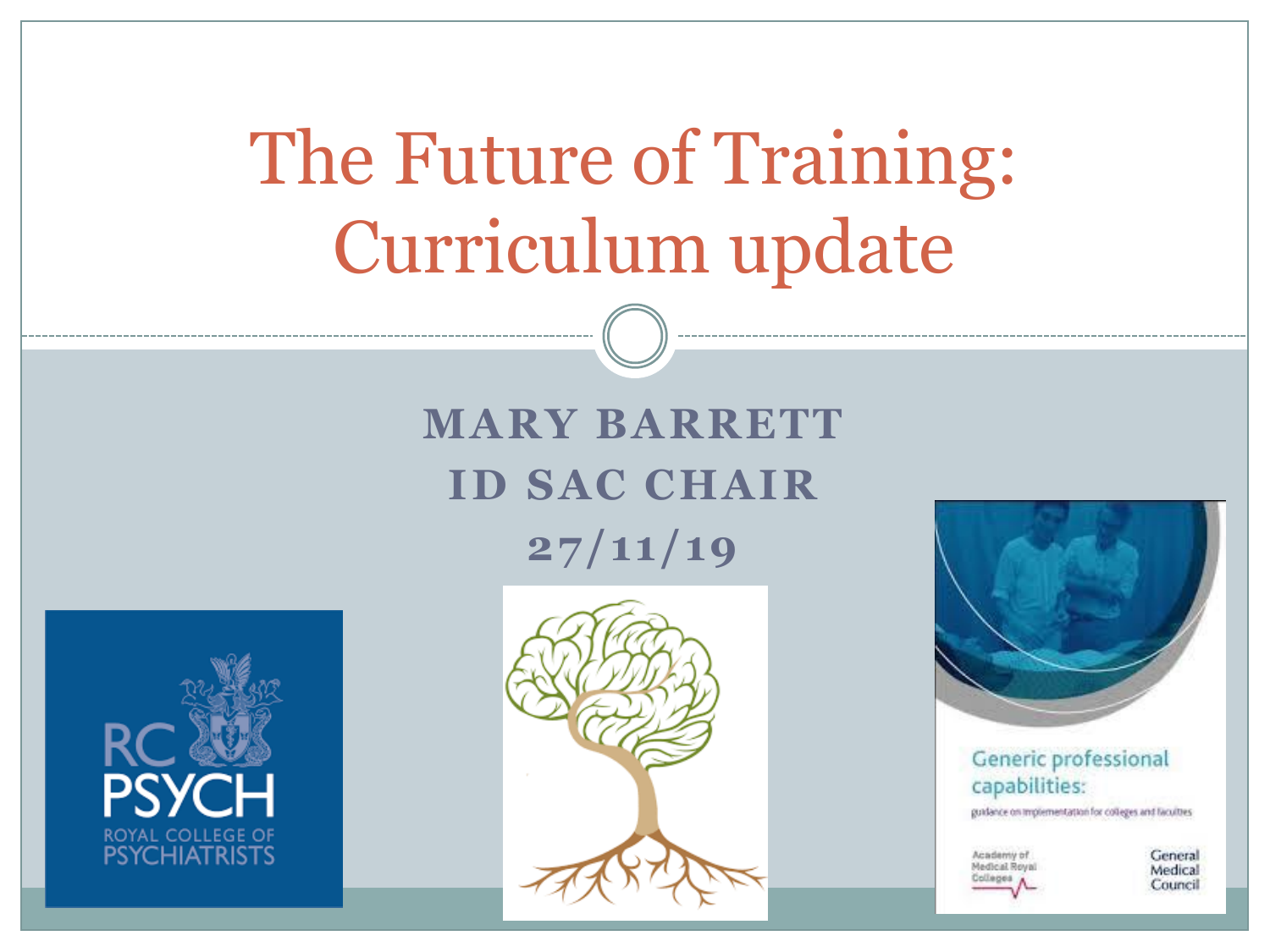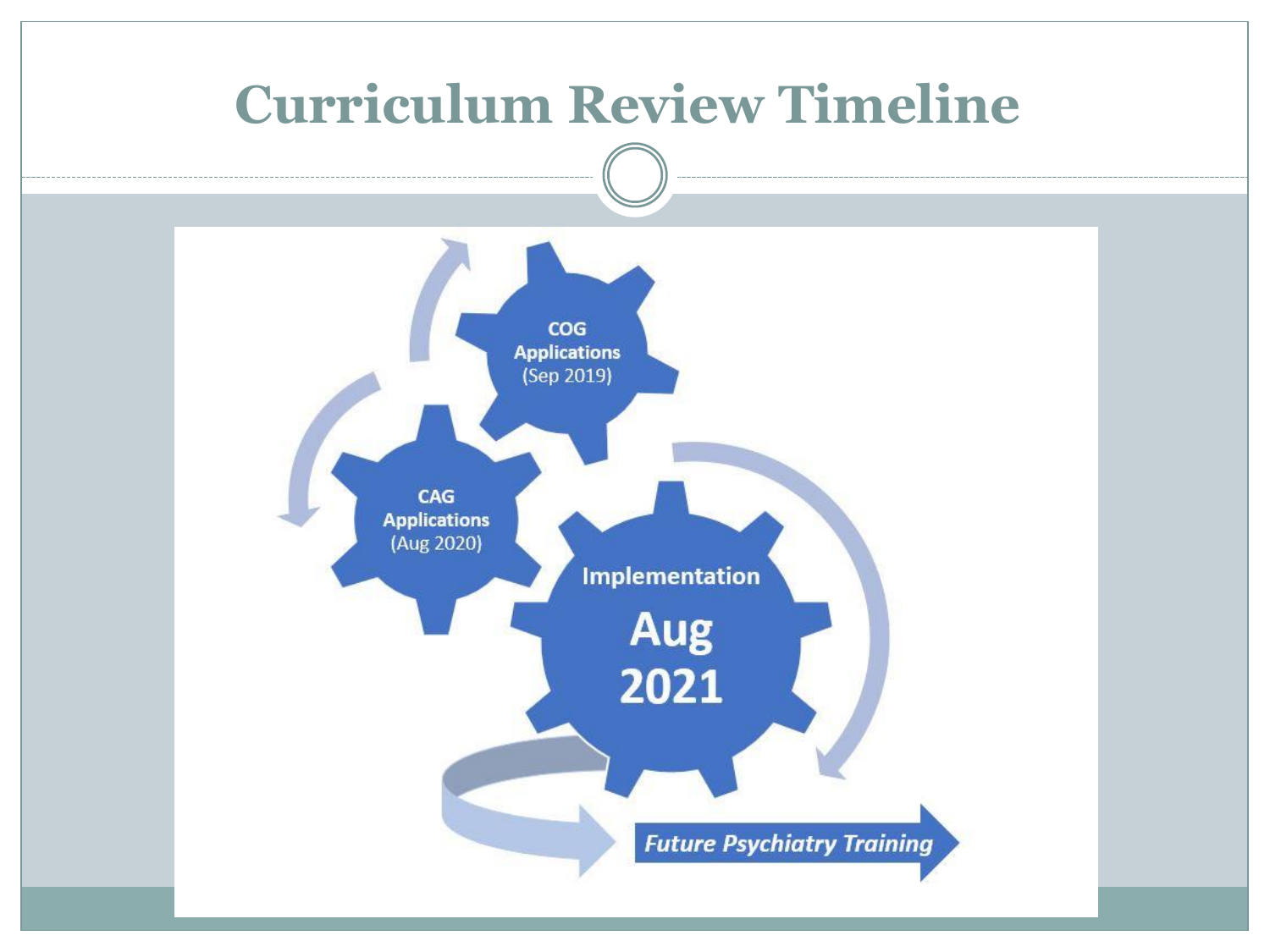### The Timetable: what's already done Curriculum Oversight Group (COG)

| <b>RCPsych</b><br><b>Deadline</b> | <b>GMC Submission</b><br><b>Deadline</b> | <b>COG Meeting Date</b><br><b>Specialty</b>  |                               | <b>GMC Decision Due</b>        |
|-----------------------------------|------------------------------------------|----------------------------------------------|-------------------------------|--------------------------------|
| <b>COMPLETE</b>                   | <b>COMPLETE</b>                          | Core Psychiatry                              | <b>COMPLETE</b>               | <b>APPROVED</b>                |
| <b>COMPLETE</b>                   | <b>COMPLETE</b>                          | <b>General Adult Psychiatry</b>              | <b>COMPLETE</b>               | <b>APPROVED</b>                |
| <b>Submitted</b>                  | 18th September 2019                      | Child & Adolescent<br>Psychiatry             | 30th October 2019             | 27 <sup>th</sup> November 2019 |
| <b>Submitted</b>                  | 18th September 2019                      | <b>Forensic Psychiatry</b>                   | 30th October 2019             | 27th November 2019             |
| <b>Submitted</b>                  | 18th September 2019                      | Liaison Psychiatry                           | 30th October 2019             | 27th November 2019             |
| <b>Submitted</b>                  | 18th September 2019                      | Liaison Psychiatry<br>(Credential)           | 30 <sup>th</sup> October 2019 | 27th November 2019             |
| <b>Submitted</b>                  | 18 <sup>th</sup> September 2019          | <b>Medical Psychotherapy</b>                 | 30 <sup>th</sup> October 2019 | 27 <sup>th</sup> November 2019 |
| <b>Submitted</b>                  | 18 <sup>th</sup> September 2019          | Old age psychiatry                           | 30 <sup>th</sup> October 2019 | 27th November 2019             |
| <b>Submitted</b>                  | 18 <sup>th</sup> September 2019          | <b>Intellectual Disability</b><br>Psychiatry | 30 <sup>th</sup> October 2019 | 27 <sup>th</sup> November 2019 |
| <b>Submitted</b>                  | 18 <sup>th</sup> September 2019          | Rehabilitation psychiatry                    | 30 <sup>th</sup> October 2019 | 27th November 2019             |
| <b>Submitted</b>                  | 18th September 2019                      | <b>Addictions Psychiatry</b>                 | 30 <sup>th</sup> October 2019 | 27 <sup>th</sup> November 2019 |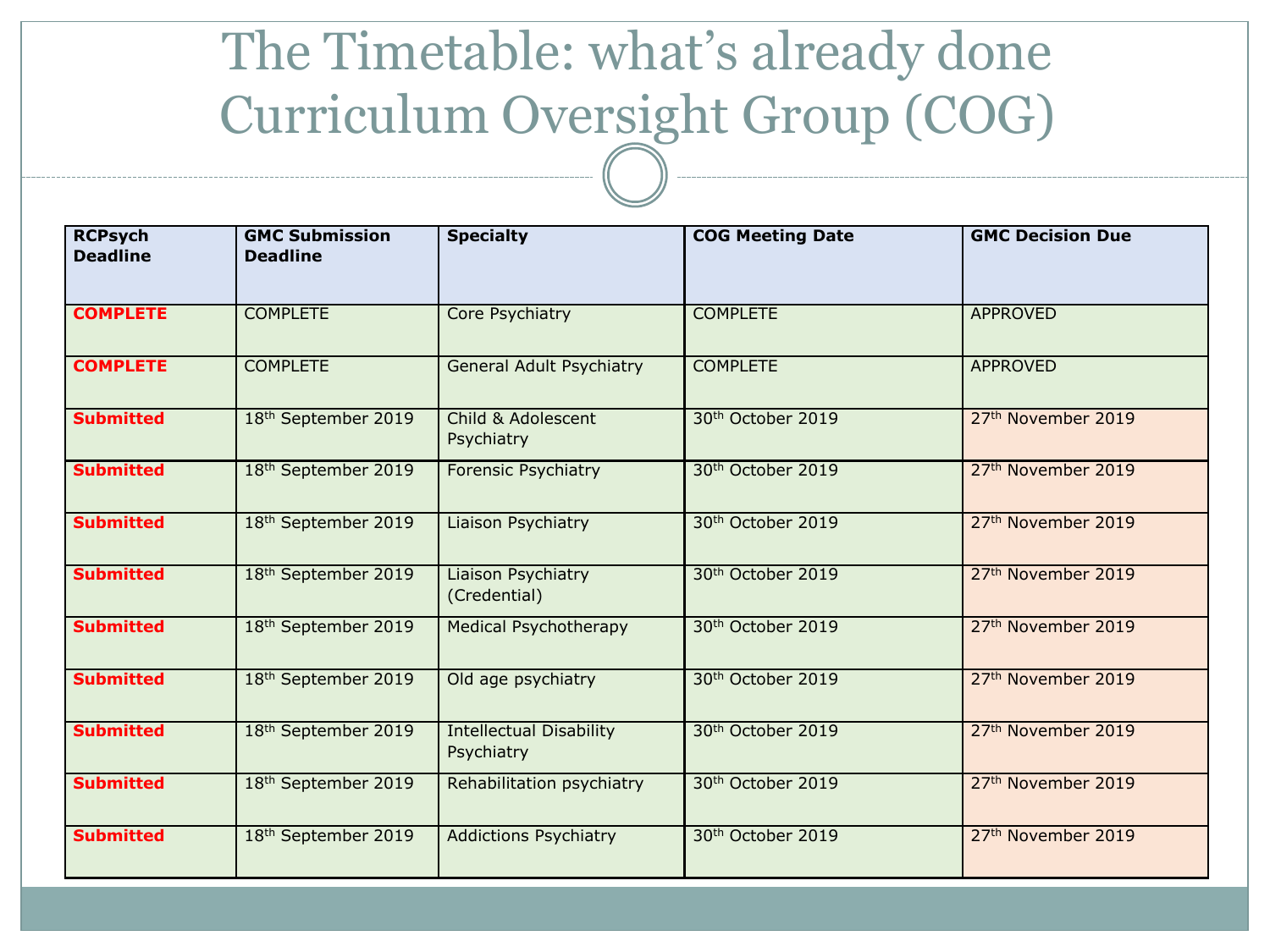## The Timetable: what's next Curriculum Advisory Group (CAG)

| <b>RCPsych Deadline</b>    | <b>GMC Submission</b><br><b>Deadline</b> | <b>Specialty</b>                          | <b>CAG Meeting Date</b>                        | <b>GMC Decision Due</b>        |
|----------------------------|------------------------------------------|-------------------------------------------|------------------------------------------------|--------------------------------|
| 10th February 2020         | 24th February 2019                       | Core Psychiatry                           | 22nd - 23rd April 2020                         | 23rd May 2020                  |
| 6 <sup>th</sup> April 2020 | 20 <sup>th</sup> April 2020              | <b>General Adult Psychiatry</b>           | $18^{th}$ – 19 <sup>th</sup> June 2020         | 20 <sup>th</sup> July 2020     |
| 6th April 2020             | 20th April 2020                          | Child & Adolescent Psychiatry             | 18th - 19th June 2020                          | 20th July 2020                 |
| 6th April 2020             | 20th April 2020                          | Forensic Psychiatry                       | 18th - 19th June 2020                          | 20th July 2020                 |
| 6th April 2020             | 20th April 2020                          | Medical Psychotherapy                     | 18th - 19th June 2020                          | 20th July 2020                 |
| 6 <sup>th</sup> April 2020 | 20 <sup>th</sup> April 2020              | Old age psychiatry                        | $18^{th}$ - 19 <sup>th</sup> June 2020         | 20 <sup>th</sup> July 2020     |
| 3rd August 2020            | 17th August 2020                         | <b>Intellectual Disability Psychiatry</b> | $14th - 15th$ October 2020                     | 16th November 2020             |
| 3rd August 2020            | 17th August 2020                         | Liaison Psychiatry                        | $14th - 15th$ October 2020                     | 16th November 2020             |
| 3rd August 2020            | 17th August 2020                         | Rehabilitation psychiatry                 | 14th - 15th October 2020                       | 16th November 2020             |
| 3rd August 2020            | 17th August 2020                         | <b>Addictions Psychiatry</b>              | $14^{\text{th}} - 15^{\text{th}}$ October 2020 | 16 <sup>th</sup> November 2020 |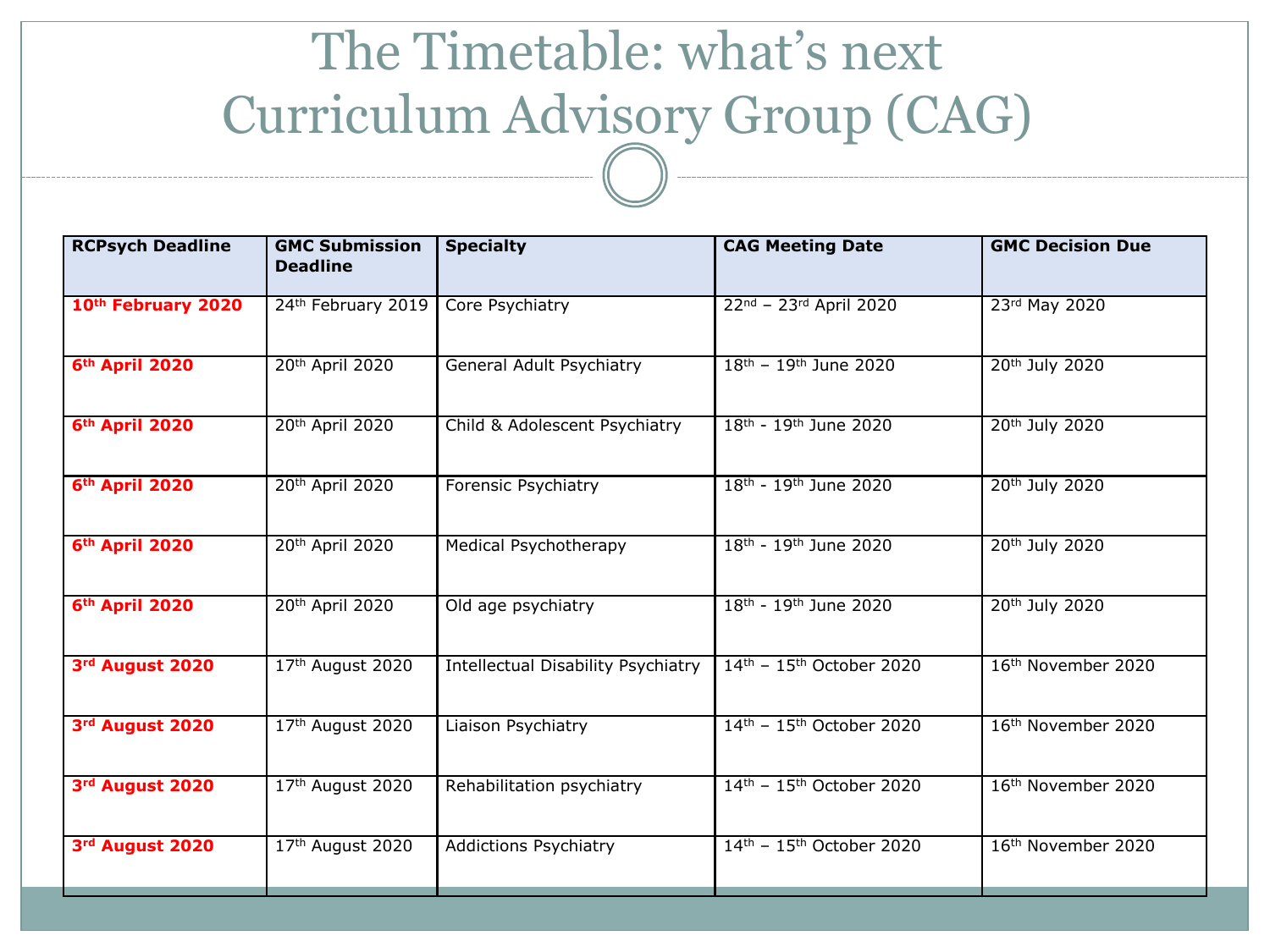

### RCPsych Curriculum Review - Proposed Curricula Framework

In response to the Shape of Training (SoT) review, and to align to the new GMC framework for postgraduate medical curricula Excellence by Design (EbD), we are undertaking a review of our specialty curricula, including core training.

The GMC have asked that postgraduate medical curricula incorporate and align to the Generic Professional Capabilities (GPC) framework, ensuring that medical curricula are underpinned by more generalised capabilities.

#### **Curricula System**



#### **Curricula Framework**

In developing our curricula, we have ensured that we have aligned our High Level Outcomes (HLOs) to the GPC framework, in addition to incorporating recommendations from the EbD framework. We have taken a "Why, What, How" approach when developing the framework, to provide a clear structure on what needs to be achieved and how trainees can achieve this.

> Royal College of Psychiatrists registered office: 21 Prescot Street, London E1 8BB, UK NO HEALTH WITHOUT MENTAL HEALTH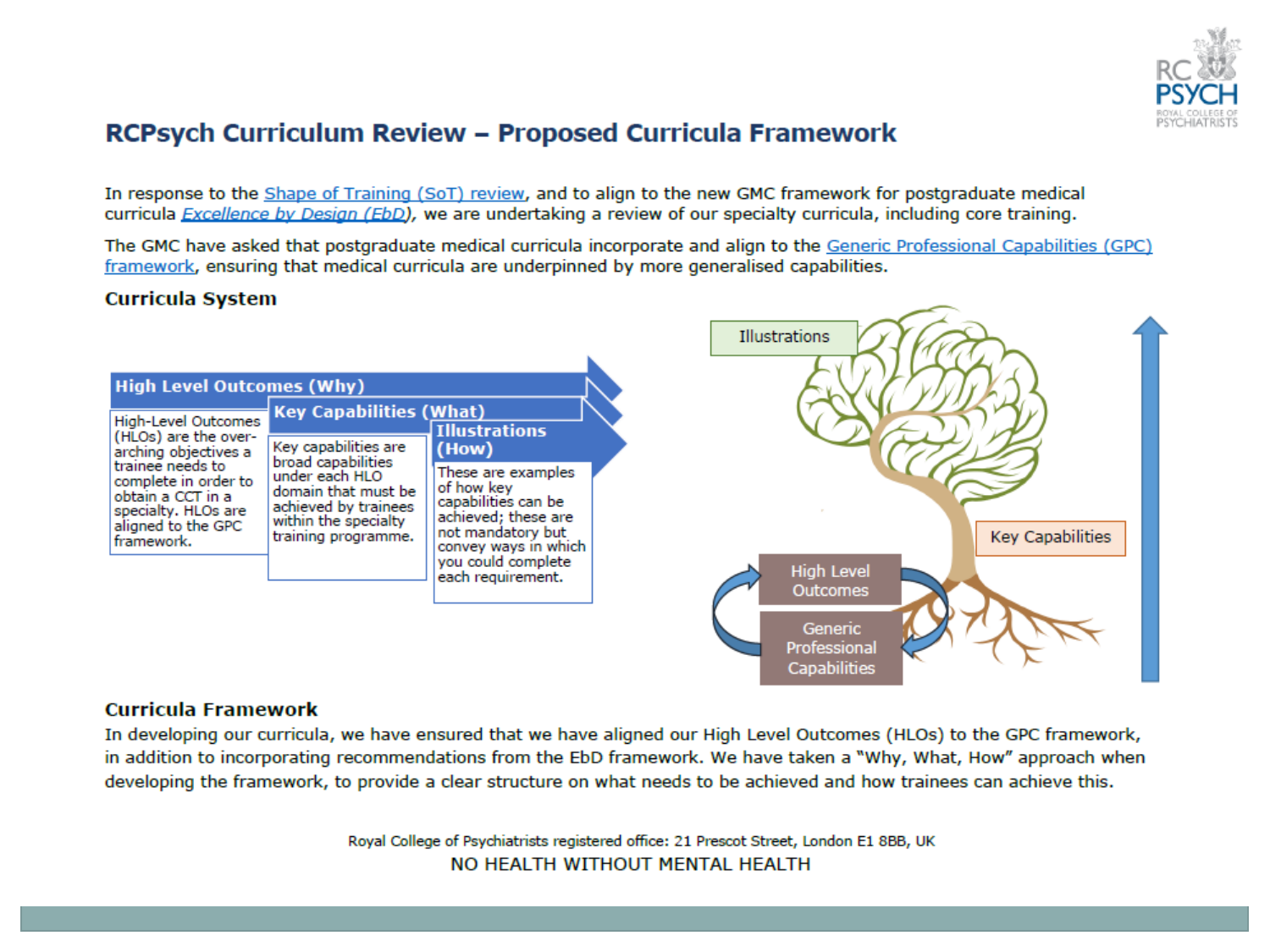## The New Structure: Core Curriculum

| <b>HLO</b>              |                                                 | <b>Capability</b> |                                                                                                                                                                                                                                           |  |  |  |
|-------------------------|-------------------------------------------------|-------------------|-------------------------------------------------------------------------------------------------------------------------------------------------------------------------------------------------------------------------------------------|--|--|--|
|                         | Professional<br><b>Values and</b><br>Behaviours | 1.1               | Demonstrate the professional values and behaviours required of a medical<br>doctor in Psychiatry, with reference to Good Medical Practice and Core<br><b>Values for Psychiatrists</b>                                                     |  |  |  |
| $\overline{\mathbf{2}}$ | Professional<br><b>Skills</b>                   | 2.1               | Recognise, assess and diagnose mental disorders.                                                                                                                                                                                          |  |  |  |
|                         |                                                 | 2.2               | Construct a formulation and deliver a range of psychological, biomedical,<br>and social treatments for mental disorder tailoring them to meet the<br>individual patients needs in a wide range of clinical contexts under<br>supervision. |  |  |  |
|                         |                                                 | 2.3               | Demonstrate advanced communication skills to nurture therapeutic<br>relationships as a fundamental part of person-centred psychiatric care<br>within the above framework.                                                                 |  |  |  |
|                         |                                                 | 2.4               | Describe the various factors that are inherent to the complexity and<br>uncertainty within psychiatric practice and the impact that they have on<br>self, patients, carers of all ages, and colleagues.                                   |  |  |  |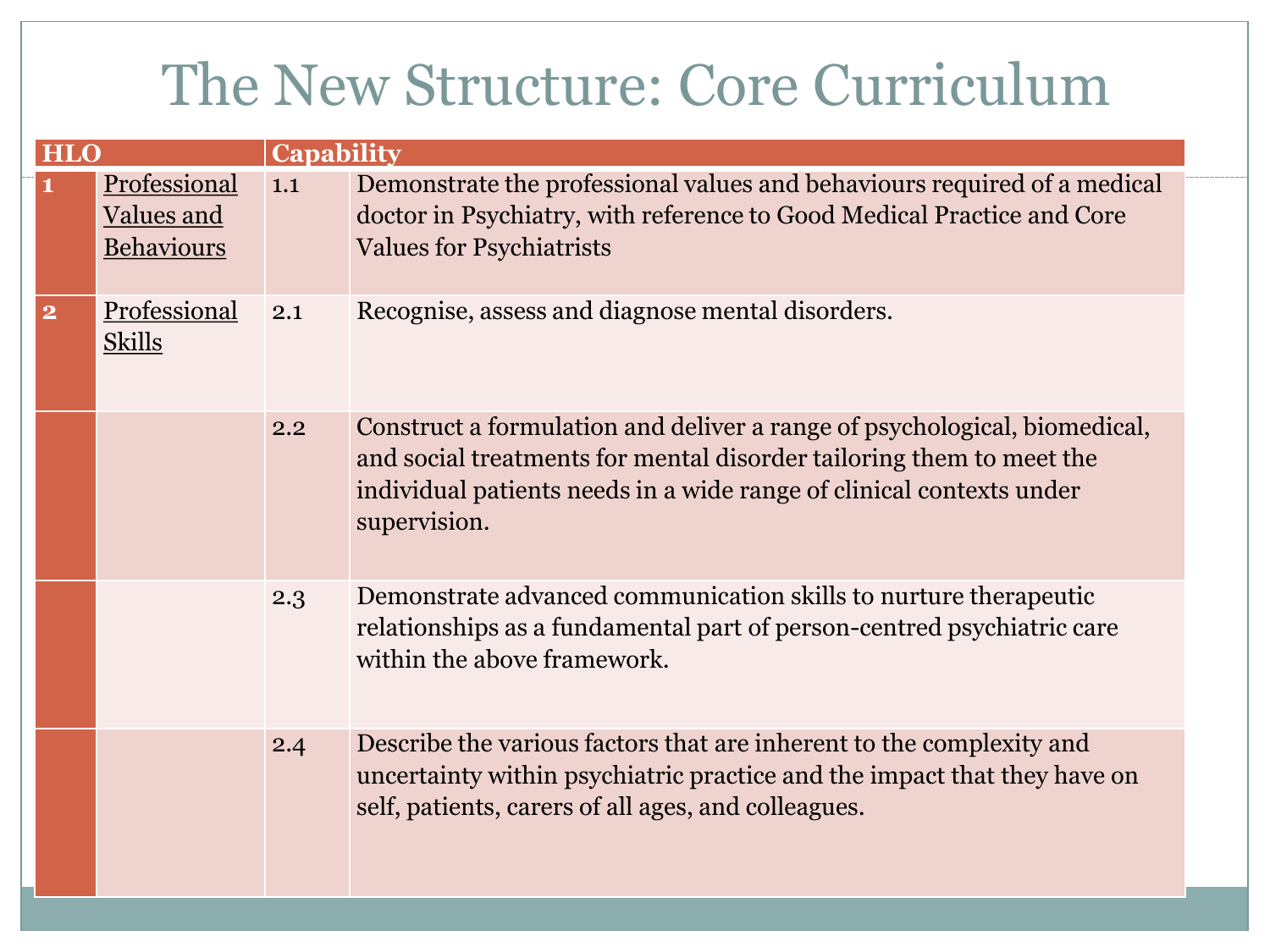| 3                       | Professional<br>Knowledge                                  | 3.1 | Apply the relevant legislative frameworks across the UK to<br>safeguard patients with mental disorder and safely manage<br>risk to themselves and others under supervision. |
|-------------------------|------------------------------------------------------------|-----|-----------------------------------------------------------------------------------------------------------------------------------------------------------------------------|
|                         |                                                            | 3.2 | Outline the structure and organisation of the NHS as well as<br>the independent sector and the wider health and social care<br>landscape.                                   |
| $\overline{\mathbf{4}}$ | <b>Health Promotion &amp;</b><br><b>Illness Prevention</b> | 4.1 | Recognise the importance of mental and physical health<br>promotion and illness prevention for your patients and their<br>wider community.                                  |
|                         |                                                            | 4.2 | Demonstrate how this is applied in your daily practice.                                                                                                                     |
| $\overline{\mathbf{5}}$ | Leadership &<br><b>Teamworking</b>                         | 5.1 | Recognise the personal qualities, team dynamics and human<br>factors that are relevant in psychiatric practice.                                                             |
|                         |                                                            | 5.2 | Apply these to work constructively within a team whilst<br>developing personal leadership skills appropriate for your level<br>and role.                                    |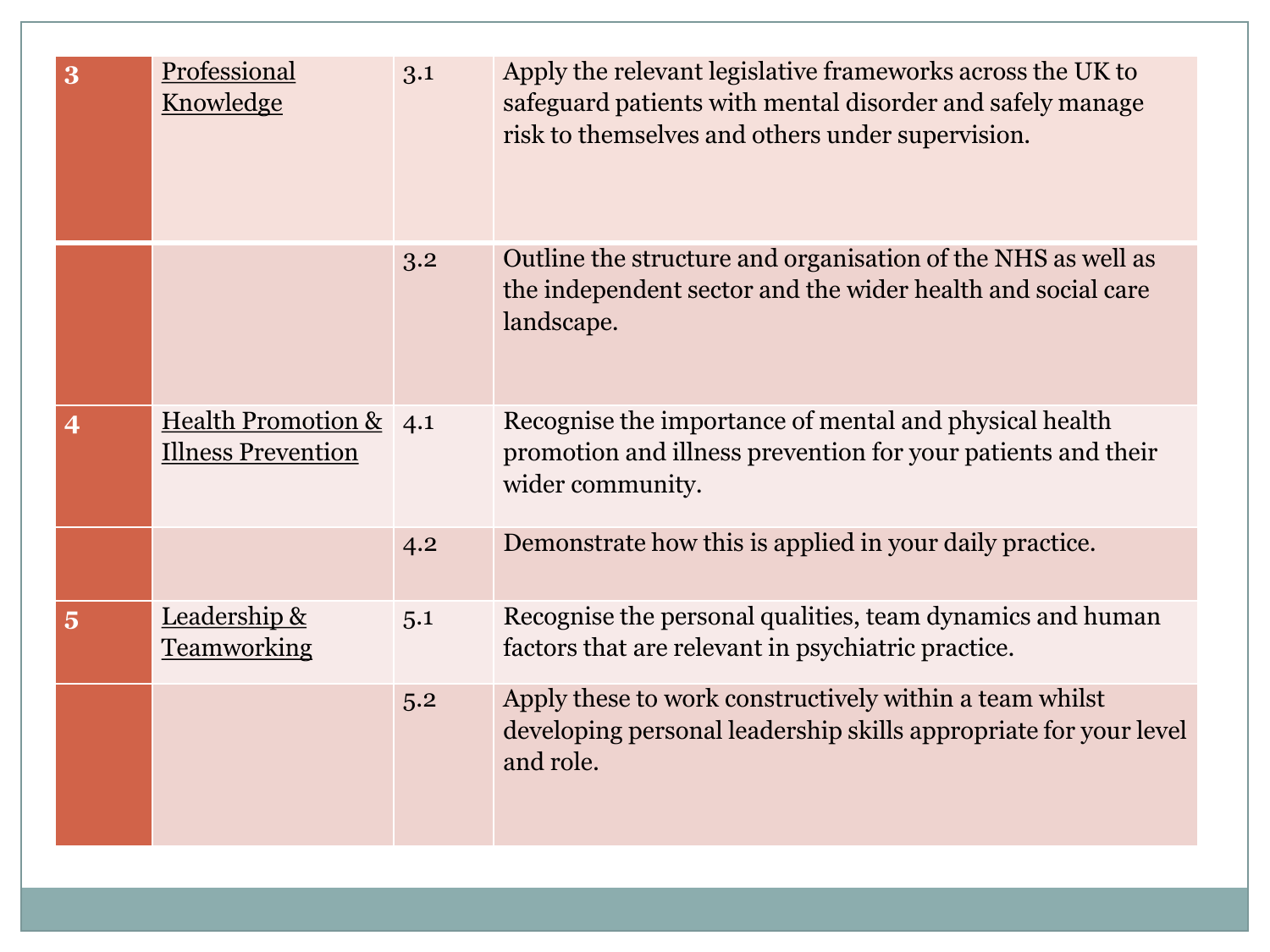| 6 | Patient Safety & QI                             | 6.1 | Participate in and promote activity to improve the safety and<br>quality of patient care and clinical outcomes in your<br>psychiatric practice.                    |
|---|-------------------------------------------------|-----|--------------------------------------------------------------------------------------------------------------------------------------------------------------------|
|   | <b>Safeguarding</b><br><b>Vulnerable Groups</b> | 7.1 | Recognise and assess the factors that contribute to<br>vulnerability.                                                                                              |
|   |                                                 | 7.2 | Identify those patients and relevant others who may be<br>vulnerable and work collaboratively in safeguarding their<br>welfare in a timely and appropriate manner. |
| 8 | <b>Education and</b><br><u>training</u>         | 8.1 | Plan and provide effective education and training.                                                                                                                 |
|   | Research                                        | 9.1 | Demonstrate knowledge of research methodology, critical<br>appraisal and best practice guidance and apply it to your<br>clinical practice.                         |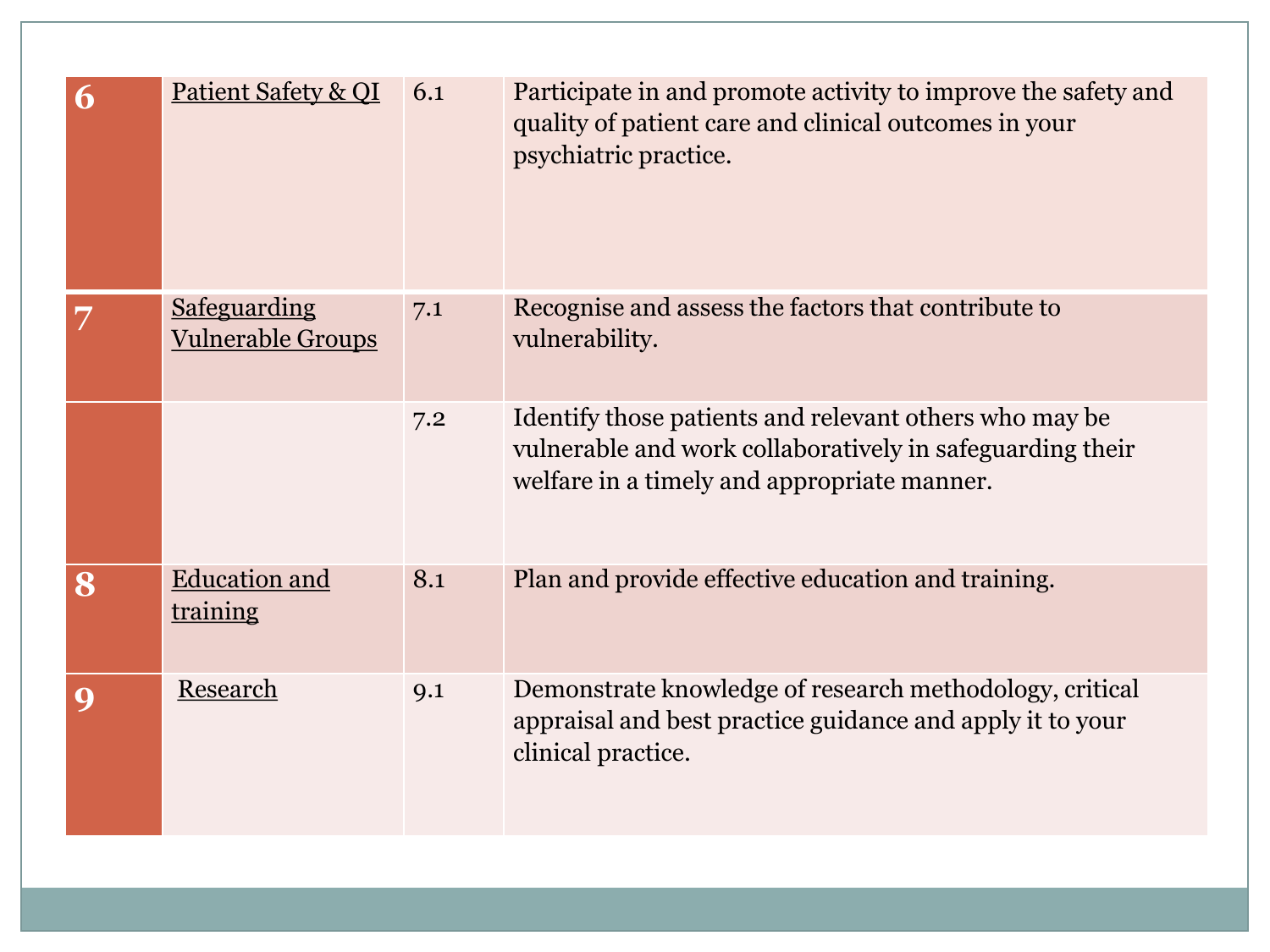### ☐ I have included either:

- a) a copy of the curriculum with tracked changes showing where amendments have been made, or
- b) where too many amendments have been made for a tracked changes document to be clear, a document that shows the changes between the old curriculum and the new.

Explain how the curriculum, assessment or change was developed, including your consultation with key groups.

 $\Box$  My curriculum is outcomes based, and is mapped to Good medical practice and the Generic professional capabilities framework.



A guide and application form for those developing postgraduate curricula

> General Medical

Council

Working with doctors Working for patients

Describe the impact of delivering the proposed curriculum or assessment on current resources.

> Describe the responsibilities, capabilities and expected levels of performance of trainers.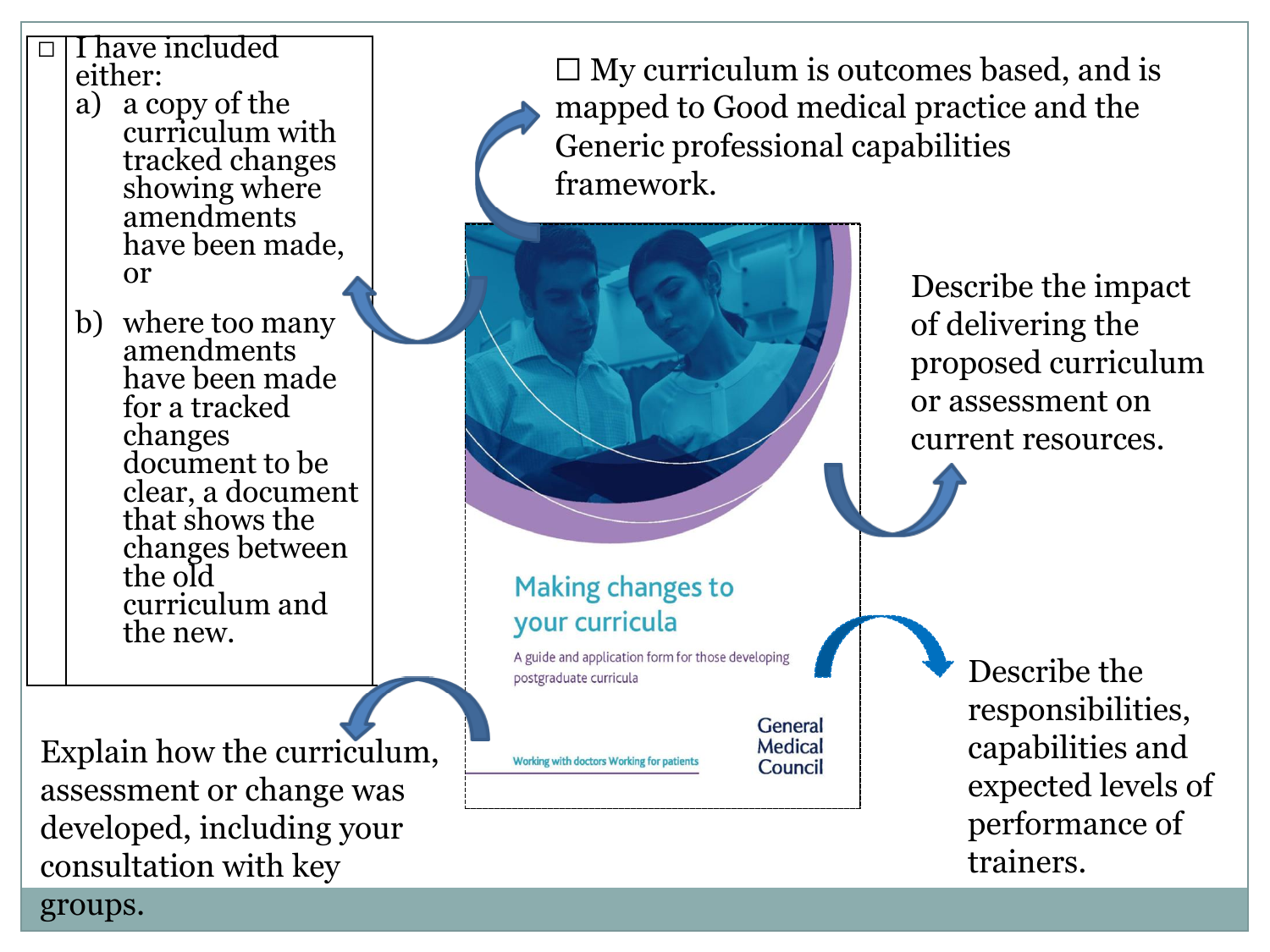# Neurodevelopmental Disorders in the Current Core Curriculum

### **P71 Child and adolescent psychiatry**

Aspects of developmental psychiatry are important for all psychiatric trainees whatever specialty within psychiatry they subsequently choose…They need to understand both aberrant development and also how normal development can be disrupted.

…**In addition, it has become increasingly clear that developmental disorders such as ADHD and autism can continue into adult life and that they have been under-recognised in adulthood. Competence in recognising these disorders is required for all trainees.**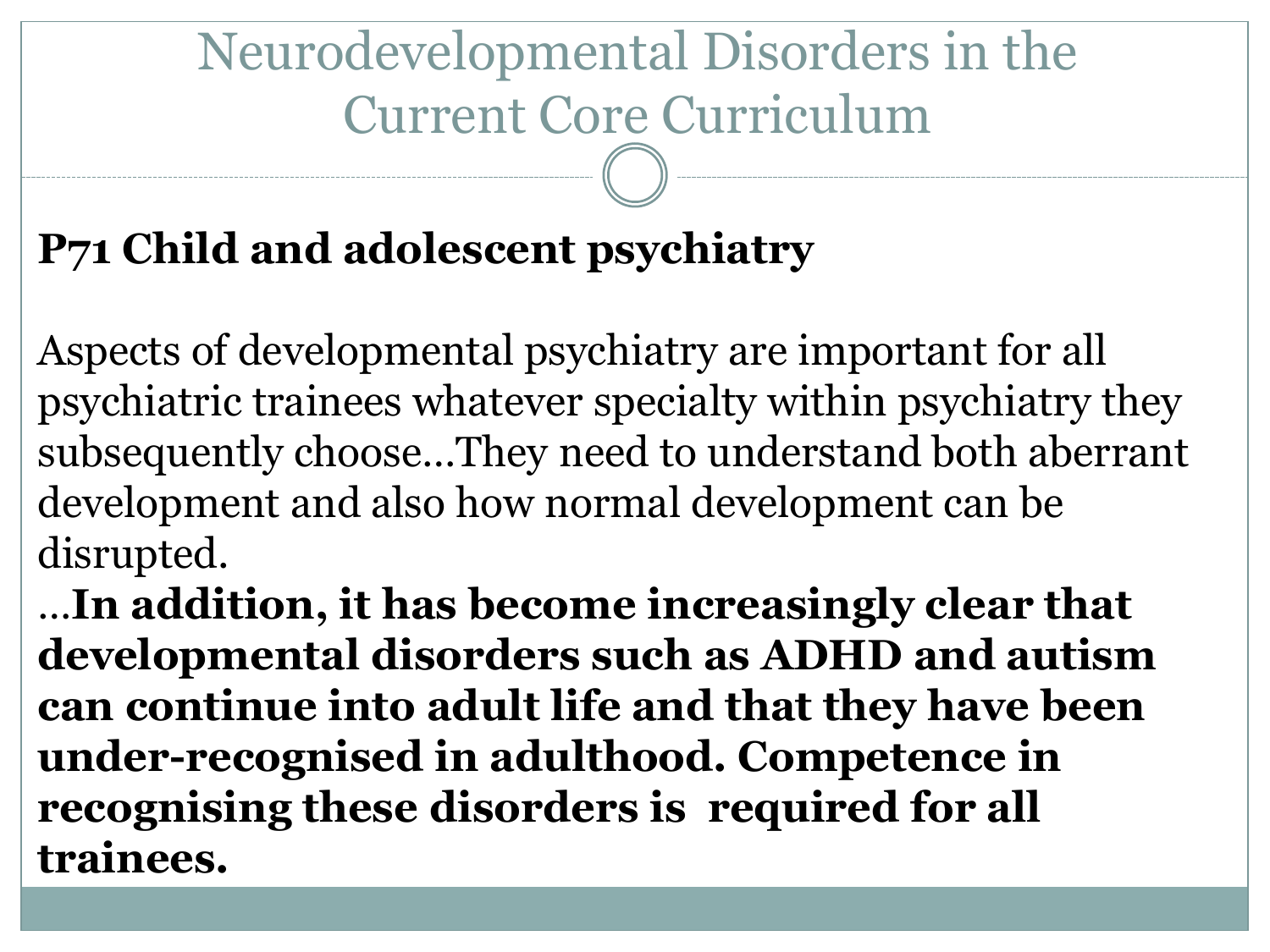**Intended learning outcome 7** 

Develop the ability to carry out specialist assessment and treatment of patients with chronic and severe mental disorders and to demonstrate effective management of these disease states

| P92 | <b>Intended learning outcome</b>                       | CT <sub>1</sub>                                                                                                                                                                                                                                                                                            | CT <sub>2</sub>                                                                                                                                                        | CT <sub>3</sub>                                                                                                                                                                                                                                                                                      |
|-----|--------------------------------------------------------|------------------------------------------------------------------------------------------------------------------------------------------------------------------------------------------------------------------------------------------------------------------------------------------------------------|------------------------------------------------------------------------------------------------------------------------------------------------------------------------|------------------------------------------------------------------------------------------------------------------------------------------------------------------------------------------------------------------------------------------------------------------------------------------------------|
|     |                                                        |                                                                                                                                                                                                                                                                                                            |                                                                                                                                                                        |                                                                                                                                                                                                                                                                                                      |
|     |                                                        | By the end of CT1, the trainee By the end of CT2, the By the end of CT3, the<br>should be able to describe trainee should demonstrate<br>long-term<br>severe<br>enduring mental illnesses and in a person who has<br>the issues involved in the care I<br>and treatment of people with  <br>these problems | and   the ability to assess capacity  <br>cognitive impairment and be<br>able<br>to construct a<br>medication treatment plan<br>of an older person's mental<br>illness | trainee<br>should<br>demonstrate the ability to<br>construct a treatment plan<br>for a patient who has a<br>severe and<br>enduring<br>illness and for<br>mental<br>either a child or person<br>with learning disability who<br>has.<br>long-term<br>$\overline{a}$<br>neurodevelopmental<br>disorder |
|     | 7a Management of severe and enduring<br>mental illness |                                                                                                                                                                                                                                                                                                            |                                                                                                                                                                        | ACE of history taking from<br>paediatric<br>neuropsychiatry case or a<br>child with ADHD or autism<br>or a person with learning<br>disability who has one of<br>these problems, if<br>not<br>completed in CT2. This<br>be<br>assessment<br>must<br>conducted<br>bv.<br>an<br>appropriate specialist  |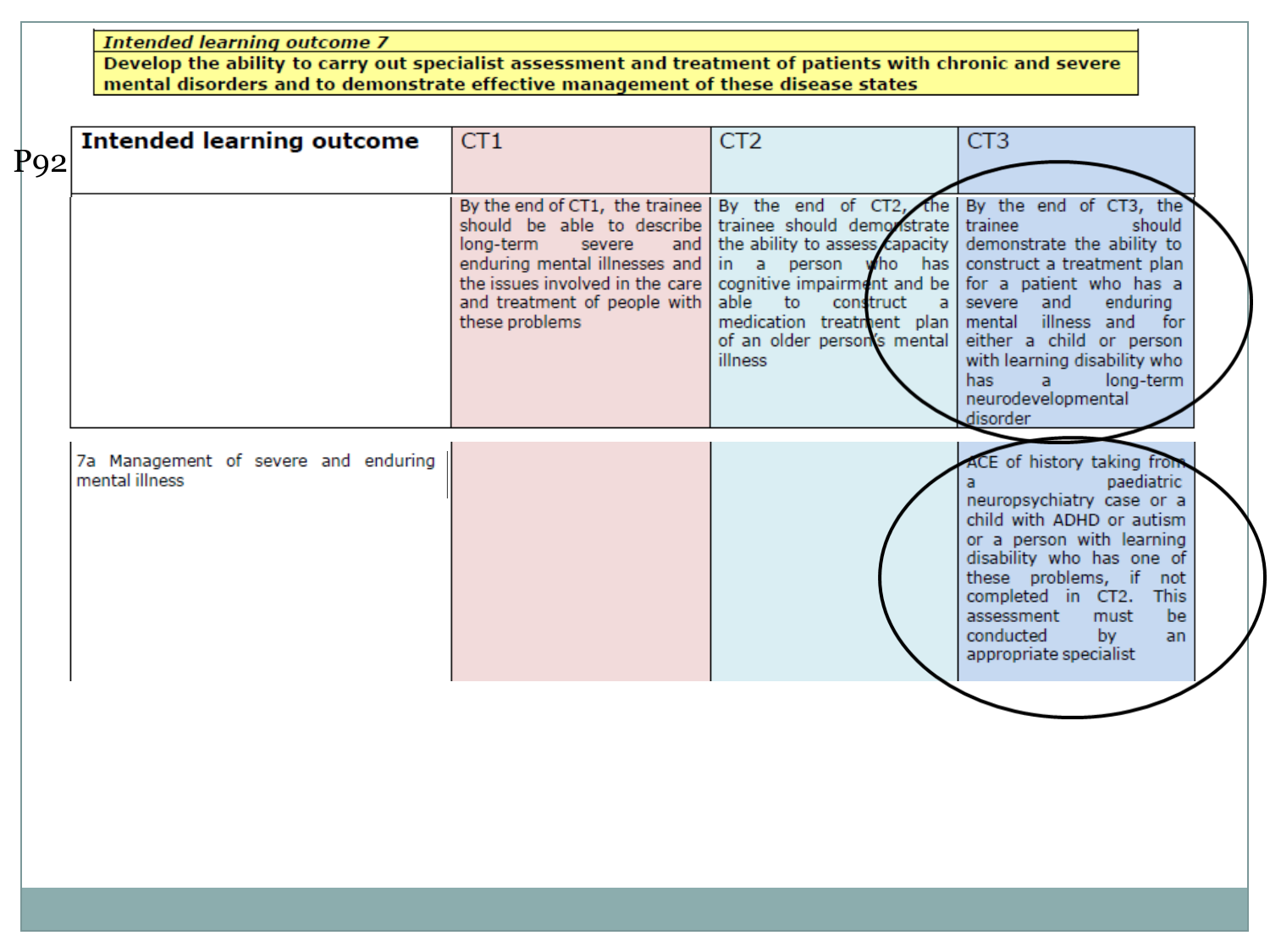| Neurodevelopmental Disorders in the |
|-------------------------------------|
| Current General Adult Curriculum    |

| <b>Intended learning outcome 1</b>                                                                                                                               |
|------------------------------------------------------------------------------------------------------------------------------------------------------------------|
| The doctor will be able to perform specialist assessment of patients and document relevant history and<br>examination on culturally diverse patients to include: |
| • Presenting or main complaint                                                                                                                                   |
| <b>History of present illness</b><br>٠                                                                                                                           |
| Past medical and psychiatric history<br>٠                                                                                                                        |
| <b>Systemic review</b>                                                                                                                                           |
| <b>Family history</b>                                                                                                                                            |
| Socio-cultural history                                                                                                                                           |
| <b>Developmental history</b>                                                                                                                                     |
|                                                                                                                                                                  |

Trainees may submit WPBA's that have been completed by any competent healthcare professional who has undergone training in assessment. In a number of cases, we have stipulated that a consultant should complete the assessment. WPBA's in developmental psychiatry (i.e. in children and patients with learning disability) should be performed by a specialist child psychiatrist or learning disability psychiatrist.

No specific mention of Autism / ADHD / Neurodevelopmental Disorder……